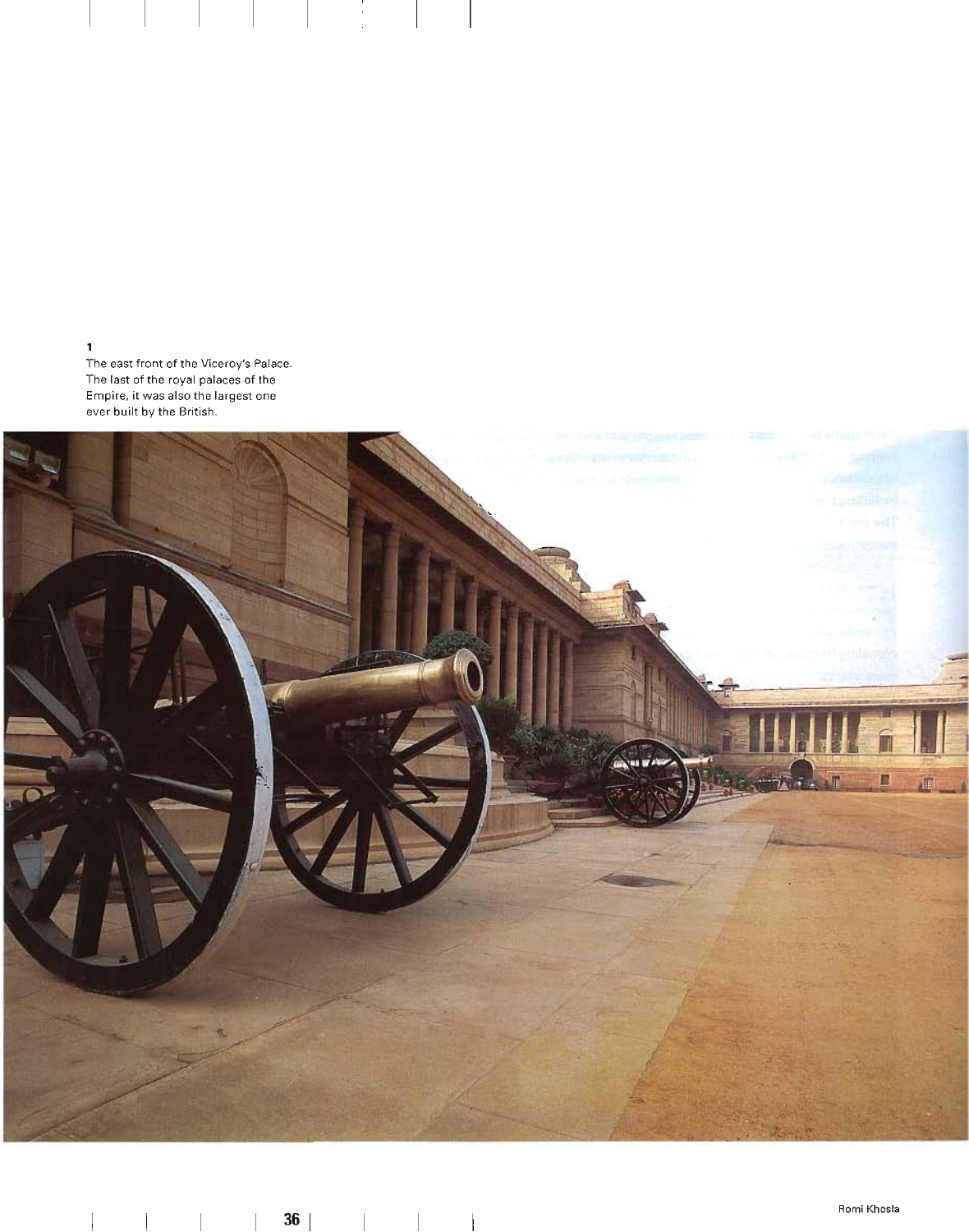**Romi Khosla** 

# **Glory of Empire: Imperial Delhi**

The transfer of the British Indian capital from Calcutta to Delhi was announced by King-Emperor George V at his Durbar in Delhi in 1911 during the first and only visit of a British monarch to the country they believed to be the "jewel in the crown". Calcutta had served as the nerve centre of the East India Company since 1774 when Warren Hastings (1774-85) had become Governor General. But, under the Company, the focus of imperial activities was concentrated at the ports and the effective writ of Hastings was intended to control the ports and hinterland of Calcutta, Bombay, and Madras. However, the rebellion of 1857 changed that strategy since the British believed that the crumbling inland court of the Mughal Emperor Bahadur Shah Zafar in Delhi had made a desperate bid to restore its power and had provided the inspiration and facilities for the conspiracy that had incited the troops to rebel. The memory of a splendid MUQhal empire centred in the Red Fort in Delhi therefore had to be replaced in the minds of the Indians with the far greater glory of the British empire. Put in terms of heritage, the extraordinary Mughal architectural achievements of Shahjahanabad had to be outdone by an even grander imperial architectural heritage. In the words of Lord Stamfordham, the Principal Private Secretary to King George: "We must now let him (the native Indian) see for the first time the power of western science and art and civilisation" (Indian Summer, p. 73).

The energetic construction activities of the Mughal emperors in Lahore, Agra, and Delhi had left behind an unusual architectural heritage that was not only vast in scale but also unique in its grandeur and beauty. The monuments and urban institutions that the Mughal emperors sponsored and funded including Humayun's Tomb in Delhi, the Taj Mahal in Agra, the Forts in Lahore, Agra, and Delhi, Jama Masjid and indeed the whole of Shahjahanabad and Fatehpur Sikri had brought to Indian architectural history a uniqueness of style and cultural fusion that was truly extraordinary. By the time Shahjahan was forced to conclude his building spree, the Mughal treasury had already been depleted of the earlier surpluses carefully collected during the good times of conquests and trade. Within a few decades, his successors had been reduced to destitute monarchs with an army of retainers who had nowhere else to go and no means to survive except to linger about the citadel and wait for the meagre handouts given by the court officials. Thus it was that a century and a half after Shahjahan died, British soldiers marched their cavalcade down Chandni Chowk, led by General Gerald Lake who summarily took control of the administration of Delhi and formally declared the end of the Mughal empire. Henceforth, the occupant of the throne in the Delhi citadel was to be known simply as the King of Delhi. As Shahjahanabad continued its steep

I **37**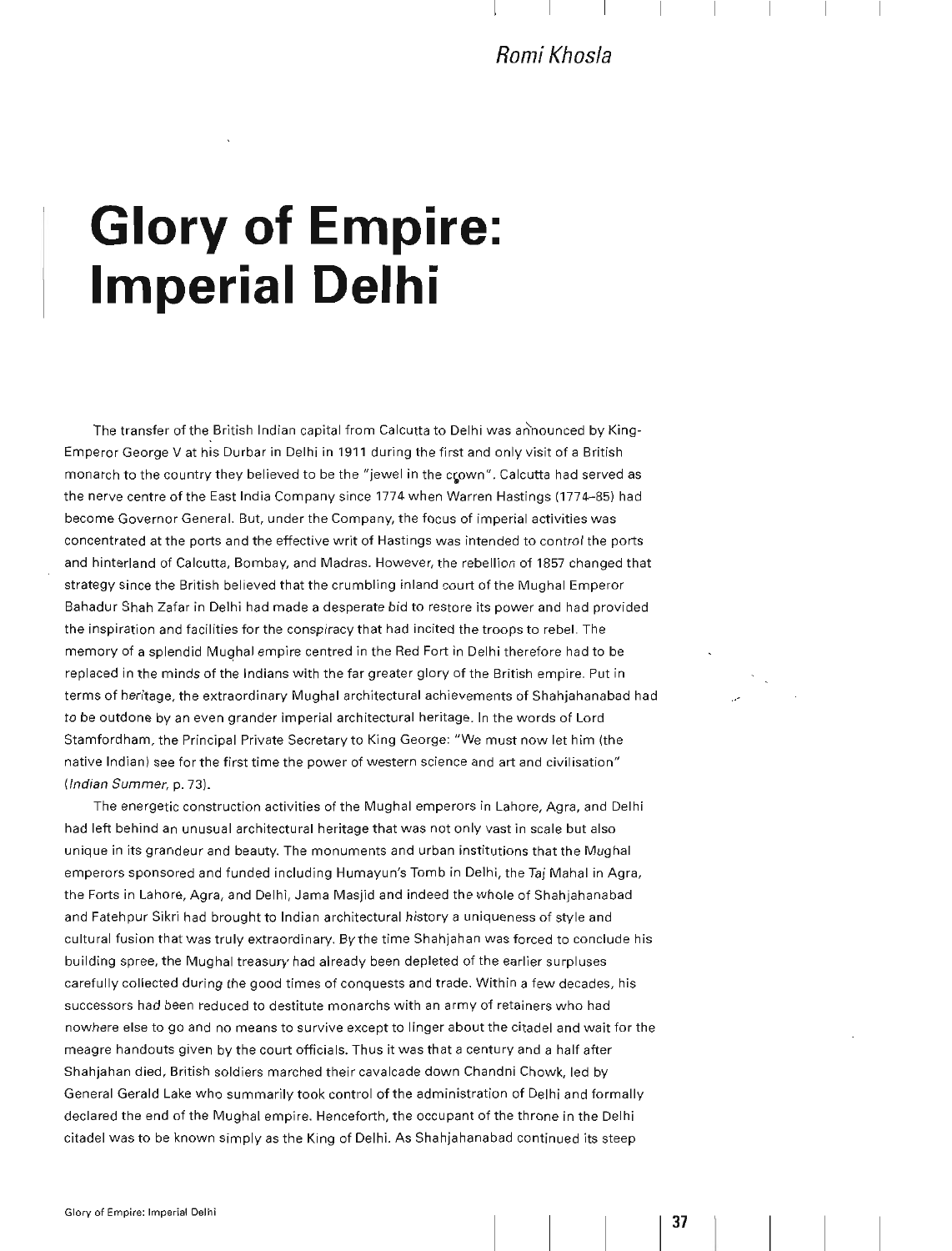decline into a dense slum condition, it was once more time for yet another Delhi to be founded. So it was that just over a century after General Lake marched down Chandni Chowk, Lord Hardinge of Penhurst arrived in India as the new Governor General and guided the events which concluded with King George's announcement that Delhi was to become the capital of the empire in the subcontinent.

The intention to move the capital to Delhi meant that the offices of the Viceroy, Commander-in-Chief, the Government of India, the Legislative Assembly, and a host of officials would have to move to the new city. The commercial community in Calcutta deeply resented this announcement. But, as Lord Hardinge explains in My Indian Years:

Before I arrived in India, I was well aware that the province of Bengal was seething with sedition, the outcome of the policy of partition [of Bengal done by Lord Curzon]. Dacoits and assassinations of police and informers were almost a daily occurrence in Calcutta and its neighbourhood, and it was practically impossible to secure a conviction by the ordinary process of law.

The partitioning of Bengal had continued to cause enormous difficulties for the British administration in Calcutta. The Durbar of 1911, at which King George was present, therefore presented a unique opportunity to announce that Calcutta was no longer convenient as the centre of power. Clearly it was a declaration to the Bengalis that since they had not mended their ways and had continued to "seethe" they could do so within a lesser provincial territory rather than a national one. Behind the scenes, within the confidential corridors of the administration, there had already been preparatory work done to effect this change of capital. The British had not been happy with Calcutta as capital after 1858. Lord Curzon had considered moving the capital to Agra. Later, Lord Lawrence had mooted the idea of shifting



The ceremonial approach to the palace is dominated by the baseof the Jaipur Column in the centre of the forecourt. It was gifted by Sir Sawai Madho Singh, Maharaja of .laipur, in celebration of the founding of New Delhi.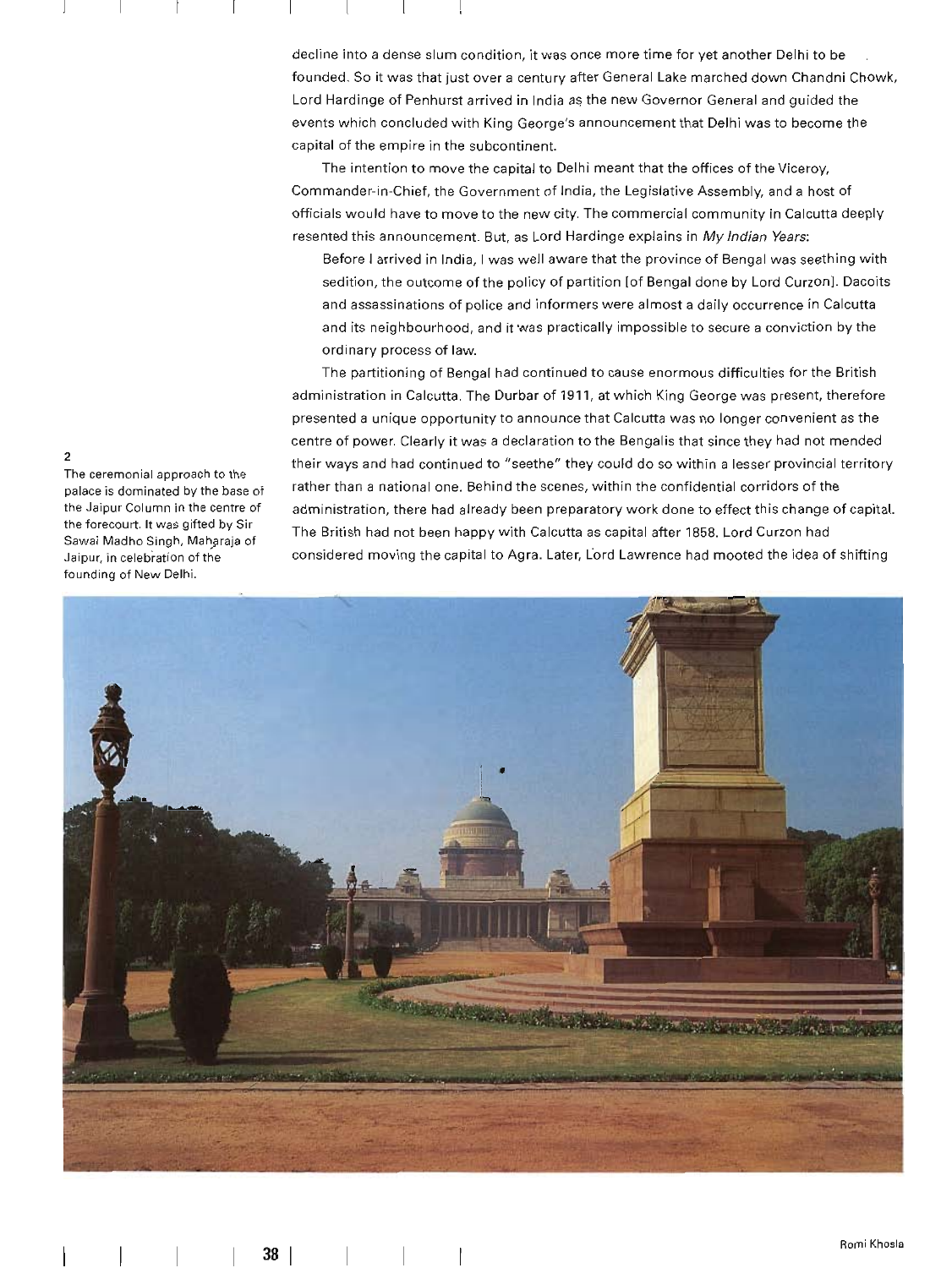the capital to Delhi, but the Council was opposed to it. Finally it was Lord Hardinge who determined that the British should push ahead with the move and use the opportunity of the 1911 Durbar to launch the initiative amongst the Indians by making a formal announcement. He was strongly supported by Sir John Jenkins, the Home Member ofthe Council, who wrote to Lord Hardinge in June 1911 that there was need of "a bold stroke of statesmanship which would give universal satisfaction and mark a new era in the history of India". Jenkins believed that the Durbar announcement would initiate a "change that would be magical since, in the imagination of the masses of the people, Delhi and Empire have been associated from time immemorial". Lord Hardinge was an astute administrator. He realized that he would need to link the moving of the capital to a larger administrative shuffle. He drafted a secret memorandum and circulated it to his Council members asking them to approve of four administrative changes:

- 1. Move the capital from Calcutta to Delhi.
- 2. Create a United Bengal and change its status to that of a Presidency.
- 3. Create a new Lieutenant Governorship for Bihar and Orissa with Patna as its capital.
- 4. Restore the charge of Assam under a Chief Commissioner.

The Secretary of State in London gave full approval to the four proposed changes but directed that the announcements of the Unification of Bengal and the move to Delhi be kept absolutely secret till the King formally made the announcement. This need for secrecy assumed paramount importance. The Delhi Durbar camp was organized in a way that ensured this secrecy. In order to prepare and print the requisite gazettes, news sheets, and draft announcements, a secret "press camp" was established and called "mystery camp". **It** was surrounded by troops and police and all the announcements were sealed in envelopes to be

3

The Mughal-styled pleasure garden of the Viceroy in the rear court of the palace was looked after by more than 400 gardeners.

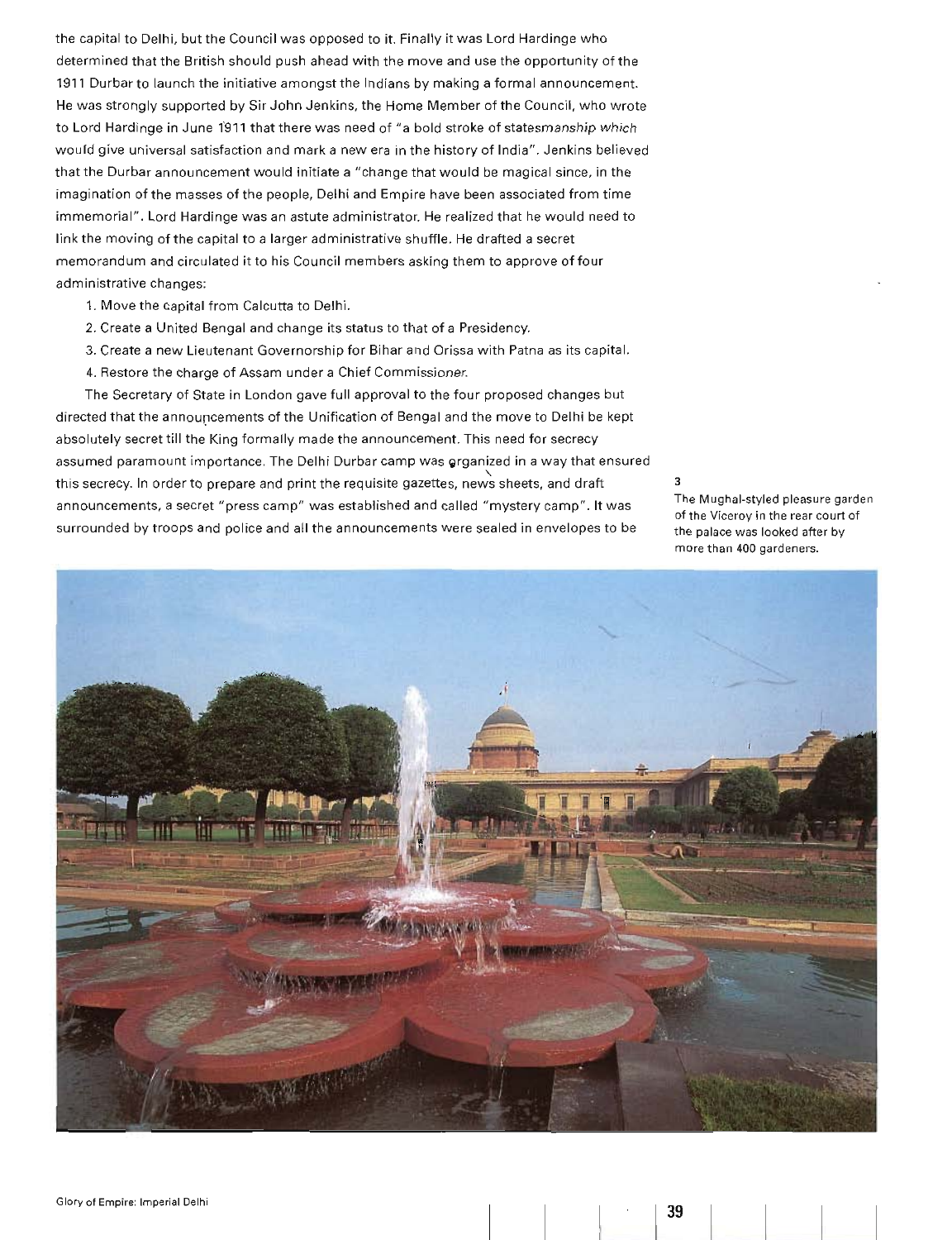distributed only at the time of the official announcement. Lord Hardinge describes that moment in his memoirs of India:

The King rose and read the statement in a clear voice which was heard distinctly by all the 4,000 principal Durbaris present. It came like a bombshell. At first there was a deep silence of profound surprise, followed in a few seconds by a wild burst of cheering. At the same time, the Government officials broke the seals of the official Gazette prepared beforehand in the "Mystery camp" and distributed them broadcast throughout the amphitheatre.

Many at the time interpreted this move as the first sign that England intended to stay in India permanently. Somehow there had always been that lingering feeling amongst many Indians that as long as Calcutta was the capital of the empire in India, there was always a possibility that the British would leave by sea as they had arrived, either of their own accord, or in the event of a revolution led from Bengal.

Events moved fast after the Durbar. During their stay in Delhi, Lord Hardinge writes: the King and Queen expressed to me their wish to lay the foundation stones ofthe new capital of India. The proposal presented considerable difficulty since it was an open question as to where the site of the new city would really be found. It proved later that the site on which they were laid was not selected for the new capital and a year afterwards I had these stones quietly removed and placed in an honoured position in the secretariat building in the new city.

The British government in London moved swiftly to support this move. A committee consisting of Captain Swinton, former member of the London County Council, Edwin Lutyens the architect, and Brodie a sanitary engineer from Liverpool were sent to India and charged with the task of selecting the site for the capital. Lord Hardinge was not too impressed with the committee members and commented that they seemed to have spent their time wandering about on an elephant without having had any success. In 1912, they initially selected a site north of Shahjahanabad, including the Metcalfe Estate, and presented their proposals to Hardinge. But his reaction to this site was hostile. He describes the event in a way that gives himself all the credit for the final selection:

Having been informed that [The Earl of] Crewe's committee of experts had selected and approved a site and that the layout had been flagged for my inspection and criticism, I went from Simla to Delhi with a considerable staff of technical experts, including three of • the best engineers. The moment I saw the selected site I realised its objections. It would be hot; it had no views; and it had no room for expansion. After consultation for more than two hours I told the assembled staff that I would rather not build a new capital at all than build it on that site.



Lutyens' sketch showing the greater height of the Viceroy's Palace over the Jama Masjid in Shahjahanabad. The Jaipur Column's echo of the minarets is not coincidental.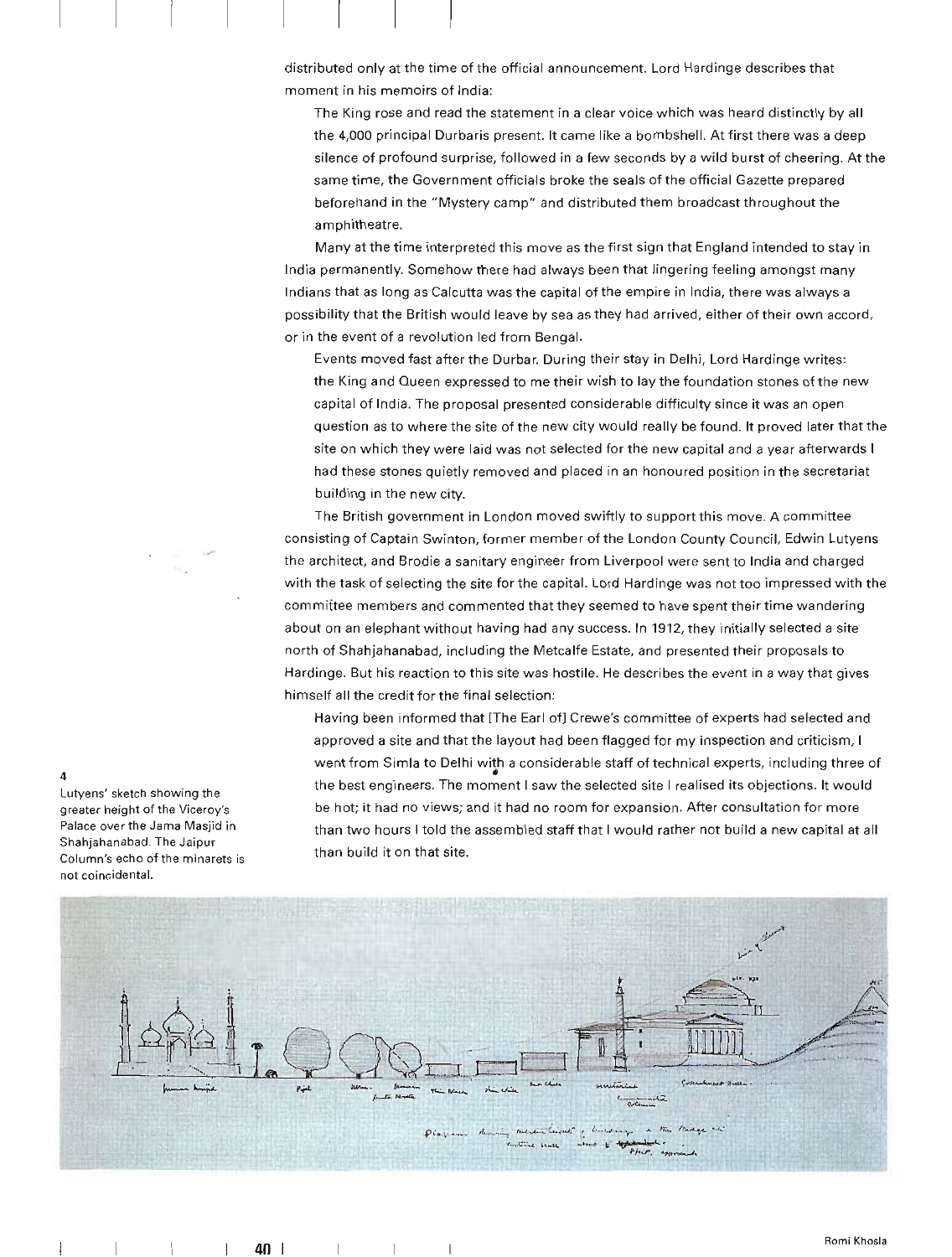

Lord Hardinge was not only a decisive administrator; he took care to be perceived as such by his subordinate staff. He continues his account of events on that day:

I asked to be left alone for a quarter of an hour before coming to a decision, and at its close I rejected the site as impossible. I then mounted and asked Hailey [Later Sir Malcolm and then Lord Hailey, Governor of the United Provincesl, Commissioner of Delhi, to accompany me to choose a new site, and we galloped over the plain to a hill some distance away. From the top of the hill there was a magnificent view embracing old Delhi and all the principal monuments situated outside the town, with the River Jumma winding its way like a streak in the foreground at a little distance. I said at once to Hailey, "This is the site for Government House ", and he readily agreed. On examination I observed that the area of the top of the hill was hardly adequate for a fine Government House with all its necessary adjuncts, but one of the engineers who was present said at once that there would be no difficulty in cutting off the top of the hill so as to make a fine and broad base for building upon. The idea struck me as novel, but it was confirmed and accepted by all and the site adopted. It was equally approved by the experts [meaning the committee] from England.

## 5

Three urban symbols of the Imperial city placed as chess pieces in the ordered layout of the capital: the memorial canopy to house the statue of King George V, the perpetual fountains, and the All India War Mem orial Arch known as India Gate.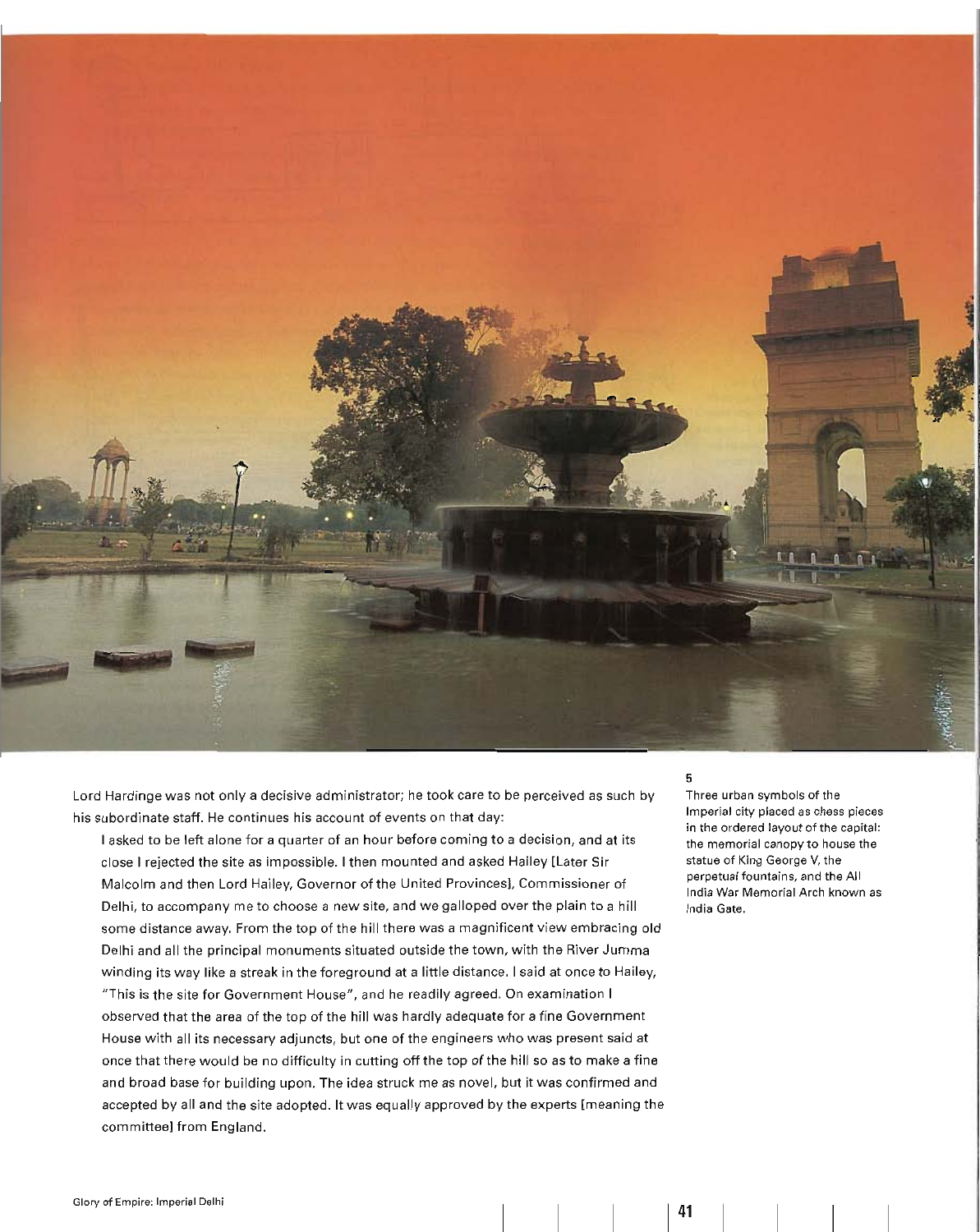

## Lutyens' sketch showing the 6 preferred location of the steps in

the upper sketch. The lower sketch showing steps placed in the centre of the capital complex was to be avoided so that the "swarming millions" were kept away.

,. ,

The Raisina Hill site so selected by Hardinge at the end of a quick gallop was to eventually be the site for the acropolis consisting of Government House (later designated as the Viceregal Lodge) and the Secretariat buildings. Although Hardinge had visualized the site being dominated solely by Government House as the crowning symbol of regal authority over the city, he did concede later, as the master planning drawings and concepts developed, to Baker's proposal for an acropolis that combined Government House with the administrative buildings as part of an architectural ensemble that would serve and be perceived more as a new citadel than the site for a stand-alone palace. The Mughal citadel of the Red Fort was a very significant architectural ensemble that had at one time not only accommodated the entire household of the Emperor, but also the entire facilities of the Mughal government. Enclosed within the fort walls, this ensemble was set around an elaborate Persian-style garden. Such a regal setting within a garden landscape had European parallels too in Versailles and other palaces in France. Thus it was that Government House too became attached to a splendid garden. It was Mughal in style because Lord and Lady Hardinge happened to visit Kashmir and "fell in love with the gardens of Srinagar". Lady Hardinge wrote to Lutyens, "I should love a Moghul garden with terraces to start from the very top of the ridge and come to the house" (Life of Sir Edwin Lutyens).

The 1912 sketch by Lutyens showing the dominant position of the Government House over the minarets of Jama Masjid was clearly intended to confirm the diminution of Shahjahanabad to the status of a subordinate native city (Indian Summer, p. 78). The effort to demonstrate the superiority of Western civilization was now in full swing and the detractors from that effort were soon sidelined. Robert Byron, a correspondent of Country Life wrote in 1931:

Whilst official opinion in England and India was demanding a fusion of national motifs, Lutyens sought solutions on a less superficial basis. Whilst holding fast to the principles of humanist architecture - line, proportion, mass - he discovered from Moghul builders how these principles might be adapted to a land whose material conditions necessitate their modification.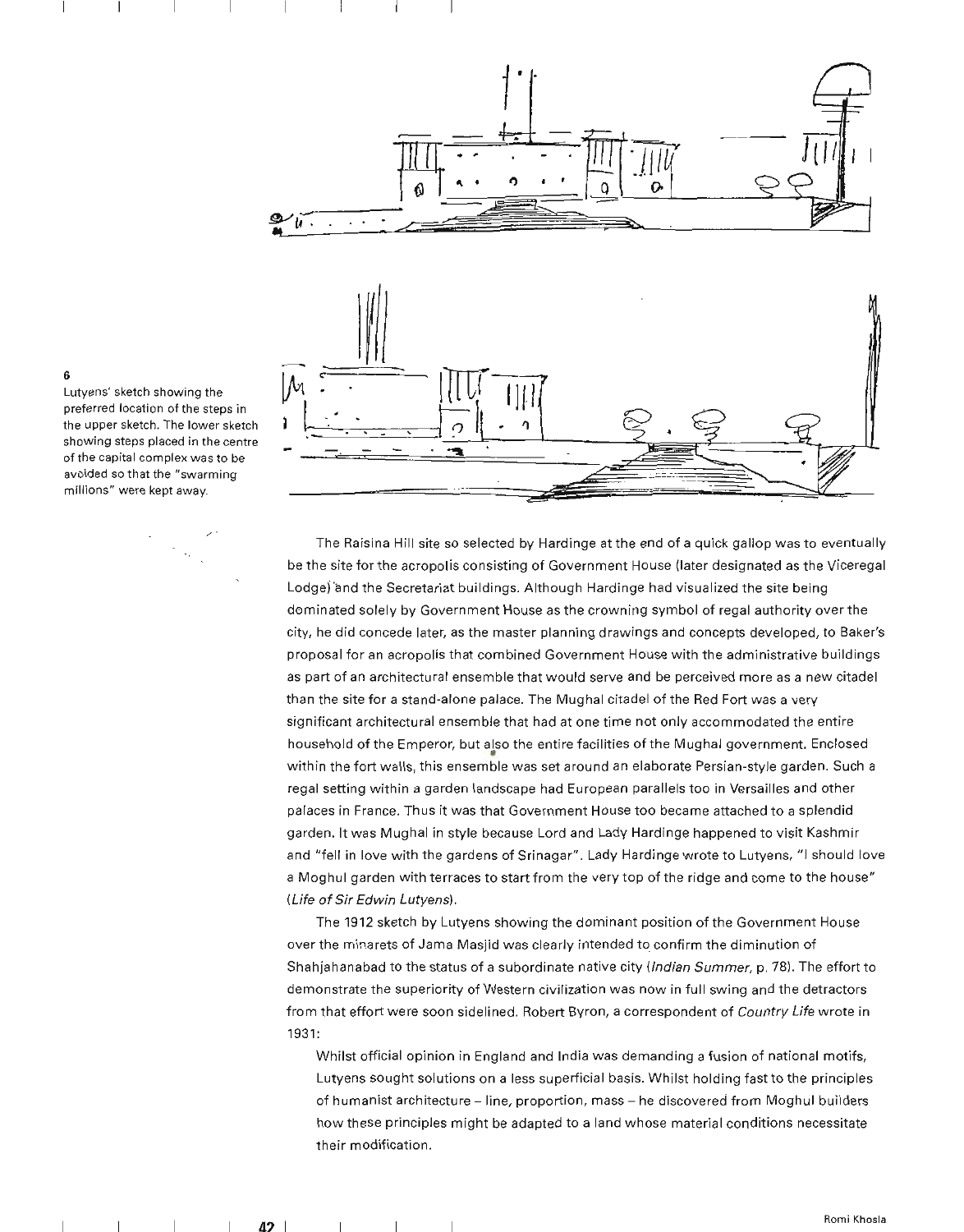Byron was being accommodating to Lutyens whose own thoughts and reactions were clearly revealed in his quest for greatness:

My everlasting prayer is for the greatness and help of a Wren or Newton. If Wren had built in India, it would have been something so different to anything we know of his that we cannot name it.

For Lutyens, Wren was a model because he merged English architectural forms with Italian prototypes, while Newton symbolized reason and mathematics - cornerstones of Western civilization. It was about the time that Patrick Geddes came to India. He arrived in 1914 hoping to display the panels of an exhibition that he had prepared on a civic city. Unfortunately a German warship sank the boat carrying the panels and Geddes had to tour India without his material. He travelled from city to city, covering the subcontinent, propagating his views on the organic nature of the city. His notion of the city, influenced undoubtedly by the same Garden City movement that had influenced Lutyens, was diametrically opposed to what was being conceived for New Delhi. On the planning of sewers, for instance, Geddes wrote, "instead of the nineteenth century European city panacea - of Everything to the sewer! the right maxim for India is the traditional rural one, of Everyth ing to the soil." (Cities of Tomorrow, p. 245.) Geddes believed that "city life, like organic and individual life, exists and develops with the harmonious functioning of all its organs and their adaptation to all its needs...." Lutyens could not understand Geddes. He commented, "He seems to have talked rot in an insulting way and I hear he is going to tackle me! A crank who doesn't know his subject. He talks a lot, gives himself away and then loses his temper." (Cities of Tomorrow, p. 247.) Geddes's approach to the city was akin to that of a biologist who regarded the city as an organism that needed careful surgery and healing in order to protect its historical tissue and its natural dynamism. Lutyens, on the other hand, saw the city as a symbol of not only colonial power, but also of a new environment that would reflect the Fabian concerns of Ebenezer Howard about the ideal place for the ideal citizen. For both Hardinge and Lutyens, the city of Shahjahanabad had nothing to offer that could be emulated or salvaged. It was a living shell with the remnants of a decayed and spent empire and its citizens were potentially rebellious and uncontrollable because they lived in narrow alleys with little daylight and bad hygienic conditions. The new city needed not only visionary planning but also strong civil engineering logic that would pipe in fresh water and carry away sewage for safe treatment.

The designers of New Delhi were a mixed team of planners and civil engineers, including the original committee members and the planner Henry Lancaster. They worked under the sharp gaze of Hardinge and his band of supportive engineers. In addition, the planners also had to hear the opinions of other influential amateurs who were well connected either to the royal family or senior government officials in London. One of them was Sir Bradford Leslie who proposed a lake by damming the Yamuna. Once the stamp of the imperial gesture on Indian soil had been finalized in the layout of the new city, the next task of appointing the architects began. Herbert Baker who had designed major buildings in Pretoria for the government of South Africa was invited to join Lutyens as the collaborating architect of the city. The work was divided between the two prima donnas with Lutyens tackling Government House and Baker the vast ensemble of the Secretariat buildings. Baker was quick to realize the importance of Raisina Hill as the key architectural setting of the city. He worked diligently to devise concepts that would enable the Secretariat complex to share the same setting as Government House. Hardinge needed to be convinced. Eventually, in the face of Baker's persuasive arguments, he made a rather hurried decision with out **fu**Ily realizing the implication of sacrificing his cherished idea of the exclusive setting of Government House on the crest of Raisina Hill. Baker had already drafted a note to Lutyens to obtain his approval (Life of Sir Edwin Lutyens):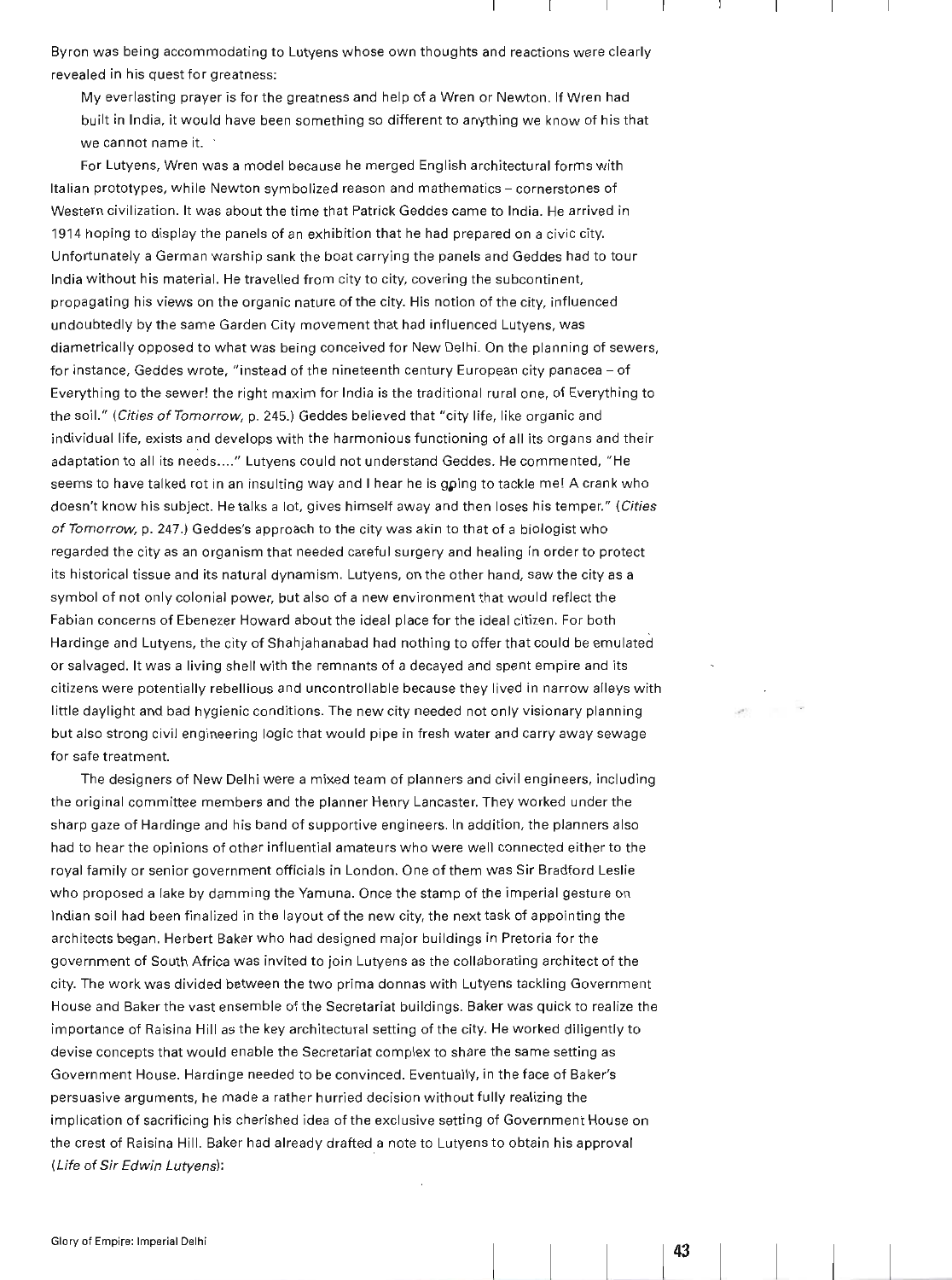We are of the opinion that both buildings should be raised on a common platform, so that the approach to the space between the Secretariats and that in front of the Government House should be a dignified flight of steps, with a sloping road for processions and special occasions. Our reasons are:

- 1. The panorama of old cities and buildings which is a convincing argument in favour of the south site should be accessible to all.
- 2. The old buildings that have most impressed the imagination of mankind are those raised upon an eminence, such as those of ancient Greek cities and the Capitol of Rome.
- 3. The raised place, denied to ordinary traffic of streets would have an air of quiet and privilege.
- 4. The lifting of the buildings on a platform seems to us an important characteristic of those we have seen in India. If we may find it difficult to copy the latter, we can at least follow the spirit of the buildings of the country.

Having ensured that the concerns of imperial planning were effectively in place , the field was left clear for the two architects to battle over their respective masterpieces. Lutyens could not have been happy with Baker's move to convert the stand-alone site of Government House into acropolis, but had to give way in the face of Baker's irresistible arguments. He accepted the idea of some ceremonial steps to gain access to the acropolis but wanted them located on the side. He commented:

They would come very well in themselves, axial with either block; but would this not lead away from the centre - the sun of the Lord Sahib's dome? It looks well centrifugally but I want something more centripetal, and the wider plateau may help this. But we don't want "mosque steps" here like Jami Masjid for the swarming millions to sit on - do we? But if wedo, they could be where they could see the procession up the sloping via sacra. Eventually the steps for the "swarming millions" were detached from the acropolis and were placed on either side of the central vista completely separate from the approach to the capitol complex. The issue of the approach steps was resolved by hiding the steps behind parapet walls that led them sideways to either side of the Secretariat wings. As the work proceeded, the tensions between Baker and Lutyens escalated into a full-scale fight with both



Connaught Place, built to rival Chandni Chowk, was intended as the premier and fashionable shopping arcade of the new capital city.